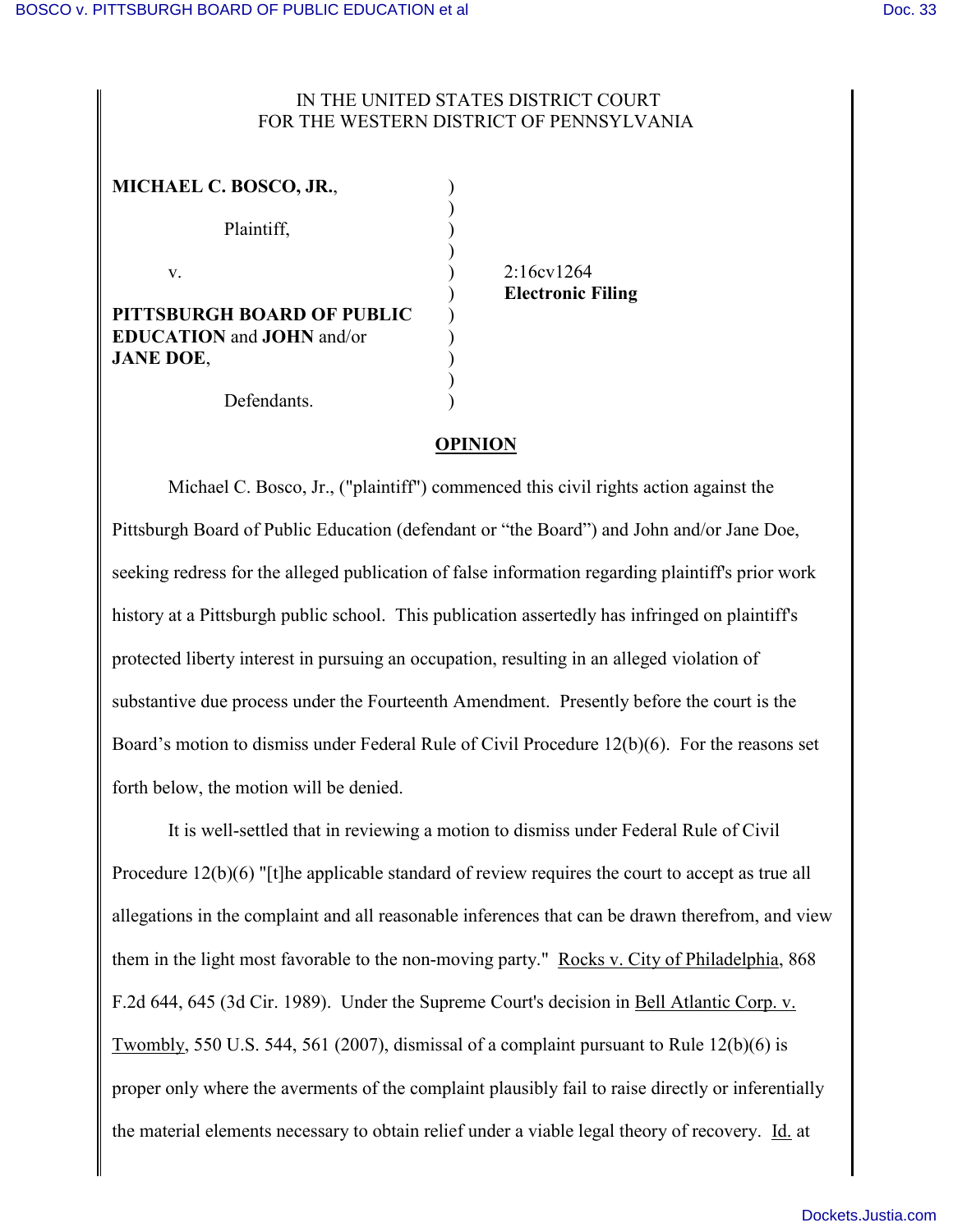544. In other words, the allegations of the complaint must be grounded in enough of a factual basis to move the claim from the realm of mere possibility to one that shows entitlement by presenting "a claim to relief that is plausible on its face." Ashcroft v. Iqbal, 556 U.S. 662, 678 (2009) (quoting Twombly, 550 U.S. at 570).

"A claim has facial plausibility when the plaintiff pleads factual content that allows the court to draw the reasonable inference that the defendant is liable for the misconduct alleged." Id. In contrast, pleading facts that only offer "'labels or conclusions' or 'a formulaic recitation of the elements of a cause of action will not do,'" nor will advancing only factual allegations that are "'merely consistent with' a defendant's liability." Id. Similarly, tendering only "naked assertions" that are devoid of "further factual enhancement" falls short of presenting sufficient factual content to permit an inference that what has been presented is more than a mere possibility of misconduct. Id. at 1949-50; see also Twombly, 550 U.S. at 563 n. 8 (A complaint states a claim where its factual averments sufficiently raise a "'reasonably founded hope that the [discovery] process will reveal relevant evidence' to support the claim.") (quoting Dura Pharmaceuticals, Inc. v. Broudo, 544 U.S. 336, 347 (2005) & Blue Chip Stamps v. Manor Drug Stores, 421 U.S. 723, 741 (1975)); accord Morse v. Lower Merion School Dist., 132 F.3d 902, 906 (3d Cir. 1997) (a court need not credit "bald assertions" or "legal conclusions" in assessing a motion to dismiss) (citing with approval Charles Alan Wright & Arthur R. Miller, FEDERAL PRACTICE AND PROCEDURE § 1357 (2d ed. 1997) ("courts, when examining 12(b)(6) motions, have rejected 'legal conclusions,' 'unsupported conclusions,' 'unwarranted inferences,' 'unwarranted deductions,' 'footless conclusions of law,' or 'sweeping legal conclusions cast in the form of factual allegations.'").

This is not to be understood as imposing a probability standard at the pleading stage. Iqbal, 556 U.S. at 678 ("'The plausibility standard is not akin to a 'probability requirement,' but it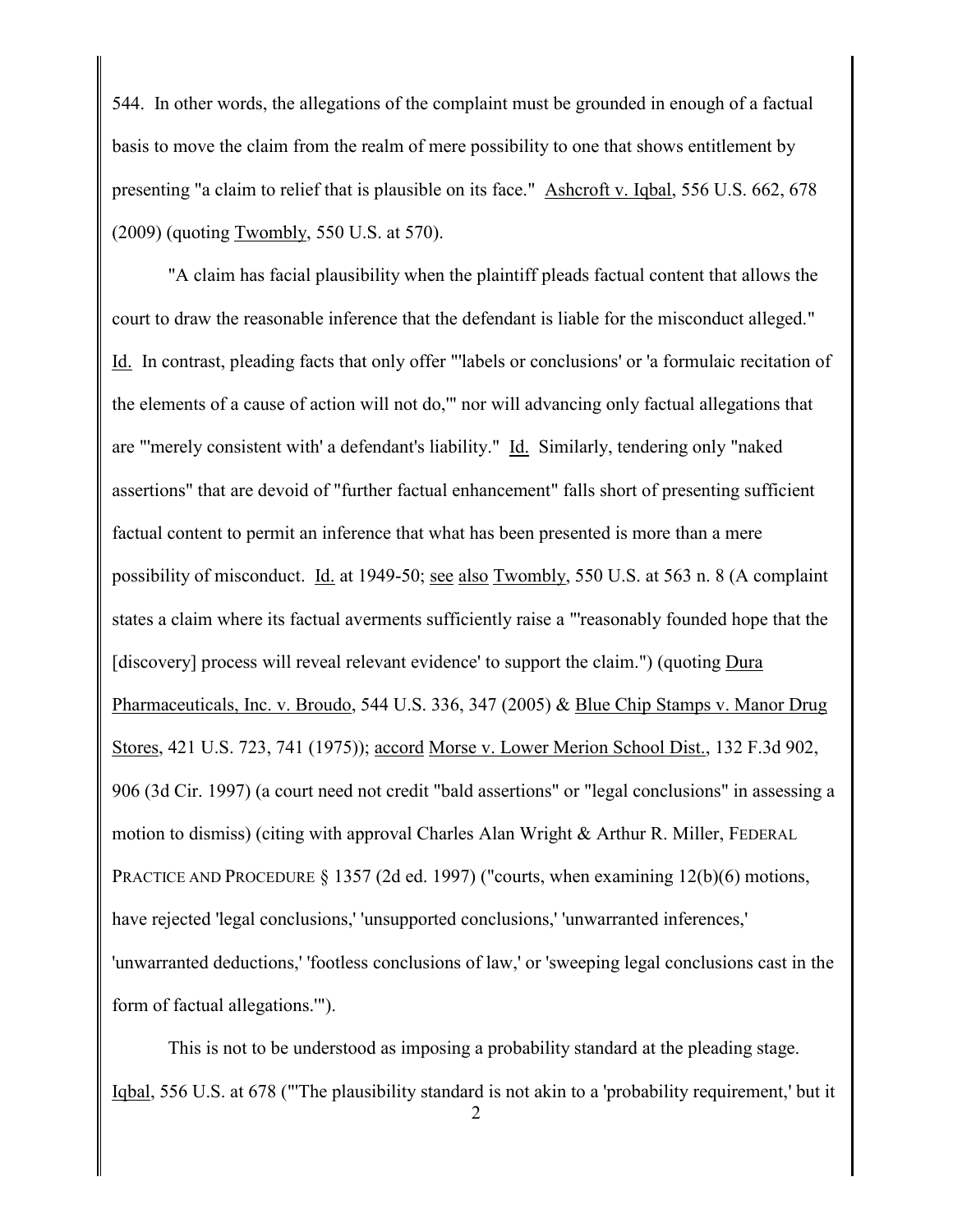asks for more than a sheer possibility that a defendant has acted unlawfully.'"); Phillips v. County of Allegheny, 515 F.3d 224, 235 (3d Cir. 2008) (same). Instead, "[t]he Supreme Court's Twombly formulation of the pleading standard can be summed up thus: 'stating ... a claim requires a complaint with enough factual matter (taken as true) to suggest the required element ... [and provides] enough facts to raise a reasonable expectation that discovery will reveal evidence of the necessary element.'" Phillips, 515 F.3d at 235; see also Wilkerson v. New Media Technology Charter School Inc., 522 F.3d 315, 321 (3d Cir. 2008) ("'The complaint must state 'enough facts to raise a reasonable expectation that discovery will reveal evidence of the necessary element.'") (quoting Phillips, 515 F.3d at 235) (citations omitted). "Once a claim has been stated adequately, it may be supported by showing any set of facts consistent with the allegations in the complaint." Twombly, 550 U.S. at 563.

The record read in the light most favorable to plaintiff establishes the background set forth below. Up until April of 2012, plaintiff was a long-time employee of the Pittsburgh Public School District ("the district"). Hired in 1984, plaintiff worked within the district for almost 30 years. During the 2011-2012 school year, plaintiff was employed as a physical education teacher at Martin Luther King Elementary School. On or about November 15, 2011, and January 25, 2012, plaintiff was involved in two altercations with students and subsequently was suspended. The details of the incidents are not disclosed. No child abuse investigation occurred under Pennsylvania's Child Protective Services Law, 23 Pa.C.S. § 6301 ("the CPSL").

Plaintiff and the Board entered into a mutual settlement and release agreement in April of 2012. Plaintiff agreed to resign voluntarily and not pursue any civil actions against the Board for claims that accrued before signing the agreement. In return, plaintiff received a severance package.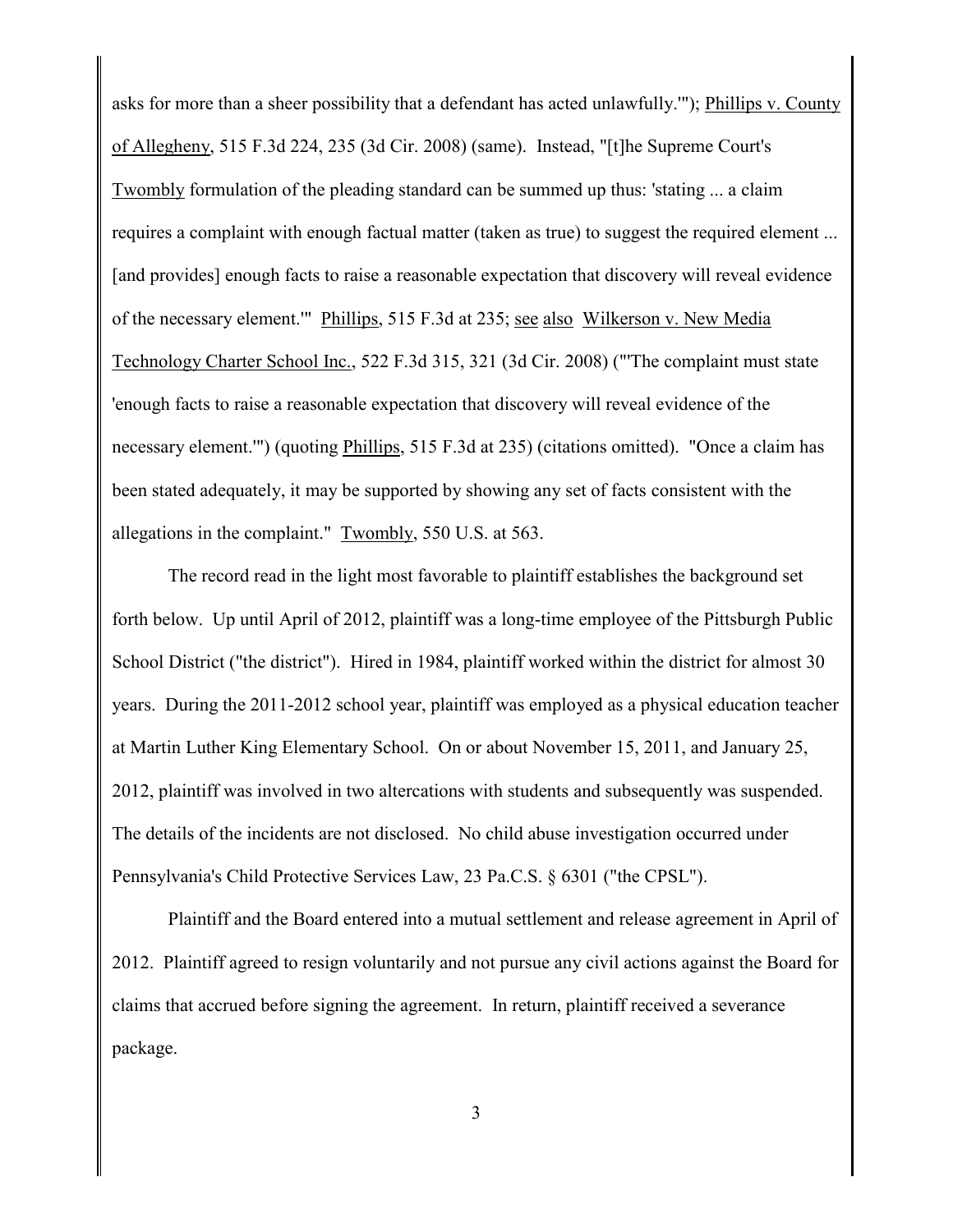Plaintiff began apply for new employment positions in 2015, applying to Bentworth School District in June of 2015, Ambridge School District in August of 2015, and Montour School District in February of 2016. Each of these school districts was then required to obtain a Commonwealth of Pennsylvania Sexual Misconduct/Abuse Disclosure Release form under Act 168 of the Public School Code ("Act 168 form") from plaintiff's former employer. The Act 168 form required the district to answer several inquiries about any prior history of child abuse or sexual misconduct by plaintiff.

In completing the Act 168 forms the district consistently answered "yes" to the question "has the applicant been the subject of an abuse or sexual misconduct investigation by any employer, state licensing agency, law enforcement agency, or child protective services agency…?" Plaintiff asserts that this answer is "materially and patently false" because he has never been the subject of an investigation for child abuse as defined under the CPSL. And this "false" answer purportedly has deprived him of acquiring any position with a school district that involves direct contract with children, thereby depriving him of his "right" to pursue an occupation in education.

The Board attacks plaintiff's amended complaint on a number of fronts. First, it asserts that as a matter of law plaintiff's allegations regarding the disclosures to three prospective employers cannot supply the foundation to establish that the information was publically disseminated. Second, the circumstances giving rise to plaintiff's separation from employment preclude him from establishing a misrepresentation. Third, plaintiff's alleged loss of prospective employment opportunities cannot supply a protectable property or liberty interest under the Fourteenth Amendment. Finally, the Board asserts that plaintiff has not been foreclosed from an entire occupation because Act 168 forms are not required at all schools within the Commonwealth.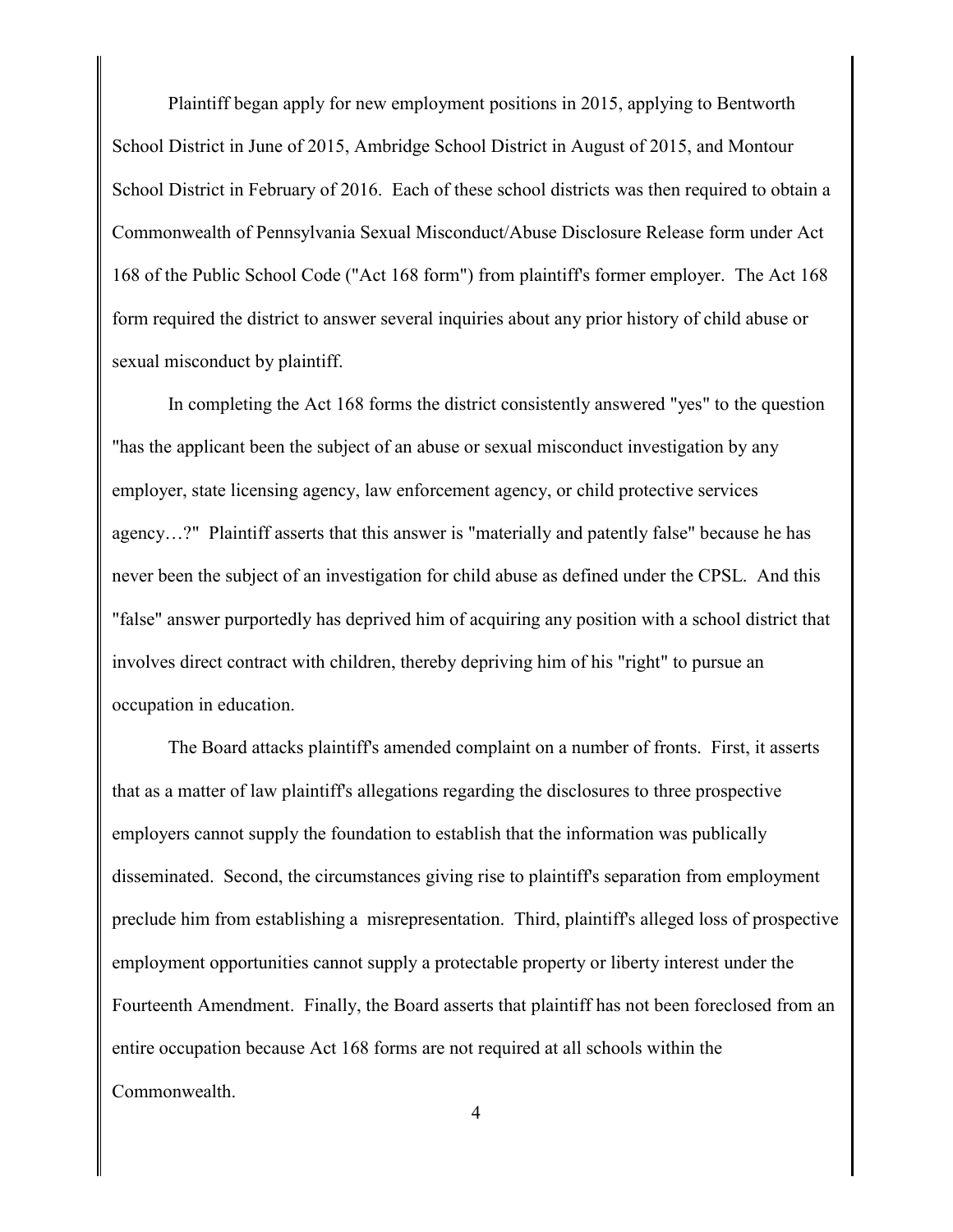Plaintiff contends that disseminating information to prospective employers satisfies the limited dissemination needed to allege public disclosure, and the information disseminated was false because he was not investigated for "child abuse" within the meaning of the CPSL. In addition, the district's conduct has foreclosed plaintiff from an entire occupation because the Act 168 form is required at both public and private schools in Pennsylvania. Thus, plaintiff contends that the amended complaint makes the requisite showing for a violation of his right to substantive due process under the Fourteenth Amendment.

In general, § 1983 does not itself create substantive rights, but instead provides a vehicle for vindicating a violation of a federal right.<sup>1</sup> Groman v. Township of Manalapan, 47 F.3d 628, 633 (3d Cir. 1995). A cause of action under § 1983 has two elements: a plaintiff must prove (1) a violation of a right, privilege or immunity secured by the constitution and laws of the United States (2) that was committed by a person acting under color of state law. Kneipp v. Tedder, 95 F.3d 1199, 1204 (3d Cr. 1996); Kelly v. Borough of Sayerville, 107 F.3d 1073, 1077 (3d Cir. 1997); Berg v. City. Of Allegheny, 219 F.3d 261, 268 (3d Cir. 2000) ("The Plaintiff must demonstrate that a person acting under color of law deprived him of a federal right.") (citing Groman, 4 F.3d at 633).

Claims premised on misrepresentation alleged to be in violation of substantive due process are analyzed under the "stigma-plus" doctrine. Hill v. Borough of Kutztown, 455 F.3d 225, 236 (3d Cir. 2006) (citing Paul v. Davis, 424 U.S. 693 (1976)). In order to meet the stigma requirement, it must be shown that there was a harm to one's reputation consisting of the

 $\overline{a}$ 

<sup>&</sup>lt;sup>1</sup> Section 1983 creates liability against "[e]very person who, under color of any statute, ordinance, regulation, custom, or usage of any State or Territory or the District of Columbia, subjects or causes to be subjected, any citizen of the United States or other person within the jurisdiction thereof to the deprivation of any rights, privileges, or immunities secured by the Constitution and laws." 42 U.S.C. § 1983.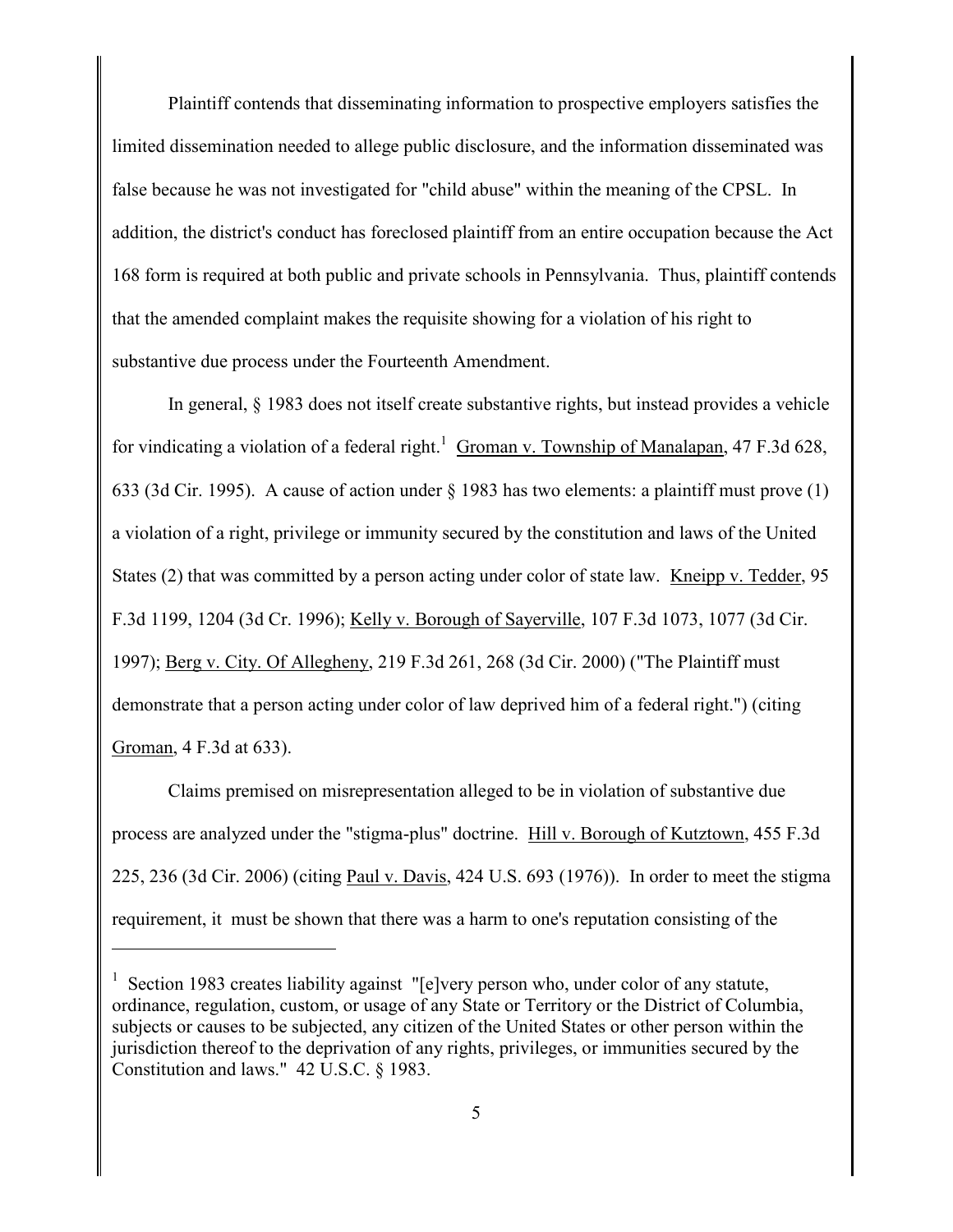publication of a substantially and materially false statement that infringed upon the "reputation, honor, or integrity of the [individual]." Brown v. Montgomery County, 470 F. App'x 87, 91 (3d) Cir. 2012). To satisfy the "plus" requirement, the claimant must show the defendant caused a deprivation of some additional constitutionally protected right or interest, such as the right to pursue a chosen occupation. See Kahan v. Slippery Rock University of Pennsylvania, 50 F. Supp. 3d 667, 711 (W.D. Pa. 2014).

Plaintiff's averments sufficiently advance a plausible showing of public dissemination. It has been recognized that the threshold for publication in a stigma-plus claim can be satisfied when an employer places stigmatizing information into an employee's personnel file and disseminates it to prospective employers. See Velger v. Cawley, 525 F.2d 334 (2d Cir. 1975) (information about a suicide attempt placed in an employee's personnel file and given to prospective employers sufficient to plead public dissemination) (reversed on other grounds) (Codd v. Velger, 429 U.S. 624 (1977)); see also, Smith v. Borough of Pottstown, No. CIV.A. 96- 1941, 1997 WL 381778 at \*14 (E.D. Pa. 1997) (public dissemination adequately established where the employer placed stigmatizing information in the employee's personnel file and made comments to members of other police departments about employee). Here, plaintiff avers that defendant falsely indicated he was the subject of a child abuse investigation and disseminated that information to three school districts with no operating connection to defendant. These alleged facts are sufficient to meet the plausibility standard for public dissemination.

The Board's assertion that the information was not publicized is thus unavailing. The Board cites cases such as Yu v. U.S. Dept. of Veteran Affairs to buttress its position. There, the court held that the defendant's dissemination of stigmatizing information to two different organizations was not sufficient to establish publication. 528 F. App'x. 181, 185 (3d Cir. 2003) But the instant case is distinguishable. In Yu, the organizations that received the information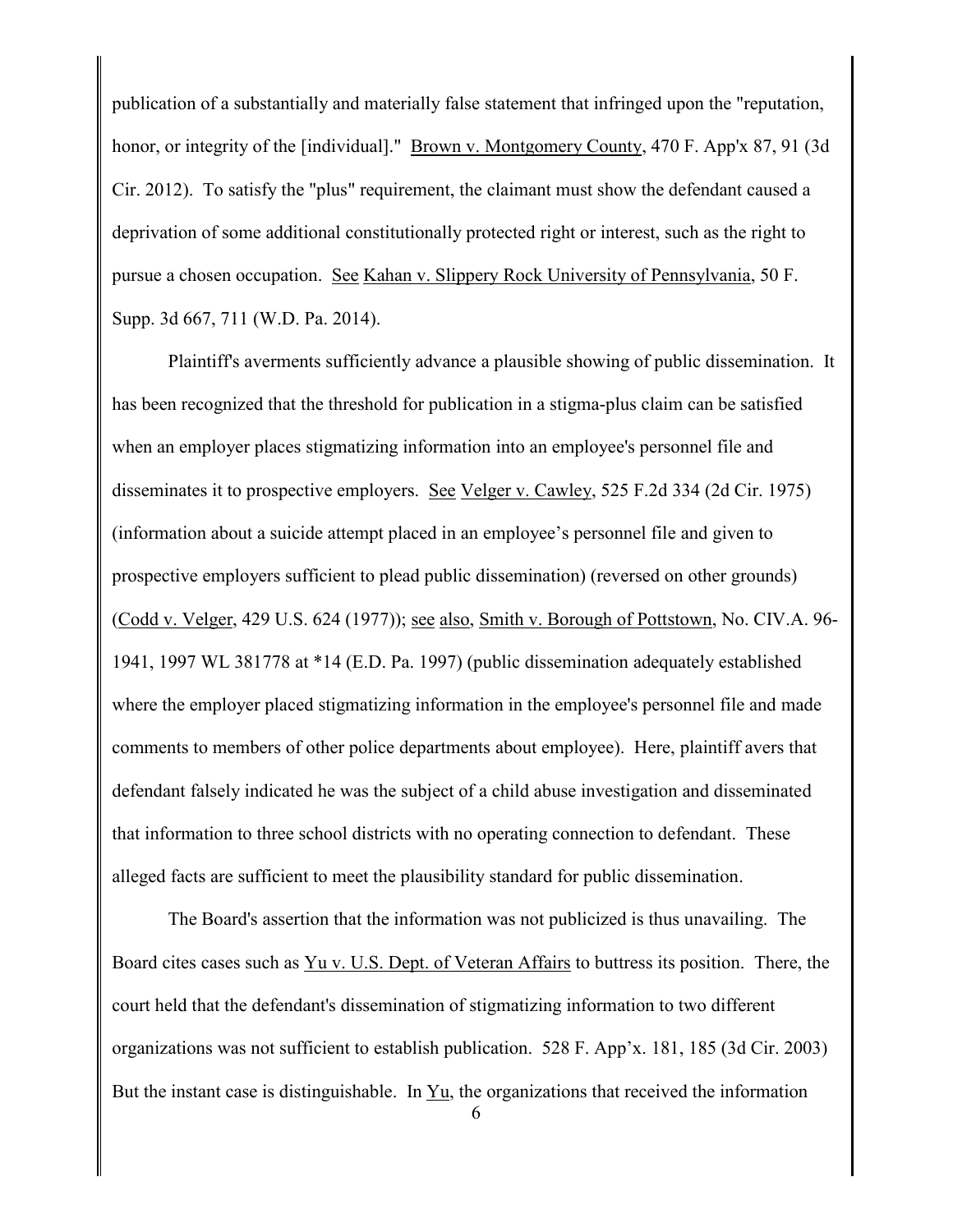were "operating partners" with the defendant. Id. Here, it must be inferred that the prospective employers, three school districts that were separate and unrelated operating entities from the district, were not in any such relationship. And merely being a school district within the Commonwealth does not render all district-to-district communications non-public. Cf., Smith v. Borough of Pottstown, 1997 WL 381778, at \*14 (finding communications between Norristown Police Department and Pottstown Police Department established public disclosure between separate entities, notwithstanding both were formal Pennsylvania police departments). Therefore, the Board's argument does not as a matter of law eliminate plaintiff's ability to proceed.

Further, the Board's assertion that the publicized information was not false similarly falls short. As the Supreme Court in Codd v. Velgar observed, a stigma requirement cannot be met if the information that is being disseminated is true. 429 U.S. at 633 (1977). Implicit within the parties' respective positions here is a disagreement about which part of the Act 168 form gives rise to a falsity—defendant focuses on whether an investigation occurred; plaintiff focuses on whether the actions for which he was investigated can be considered child abuse. It appears from the submissions to date that the Code and relevant form obligated the district to account about both concepts in its response. In other words, there must have been an investigation involving a child and that investigation must have related to an alleged form of child abuse or sexual misconduct as defined by the CPSL. It follows that whether the averred altercations constituted child abuse, as per the Act 168 form, is a key discerning factor as to whether a plausible showing of falsity has been made.

This inquiry is thus two-fold: (1) the reach of the Act 168 form, and therefore the CPSL, with regard to the concept of child abuse, and (2) whether the prior altercations involved conduct within this definition. Act 168 defines "abuse" as "conduct which falls under the purview and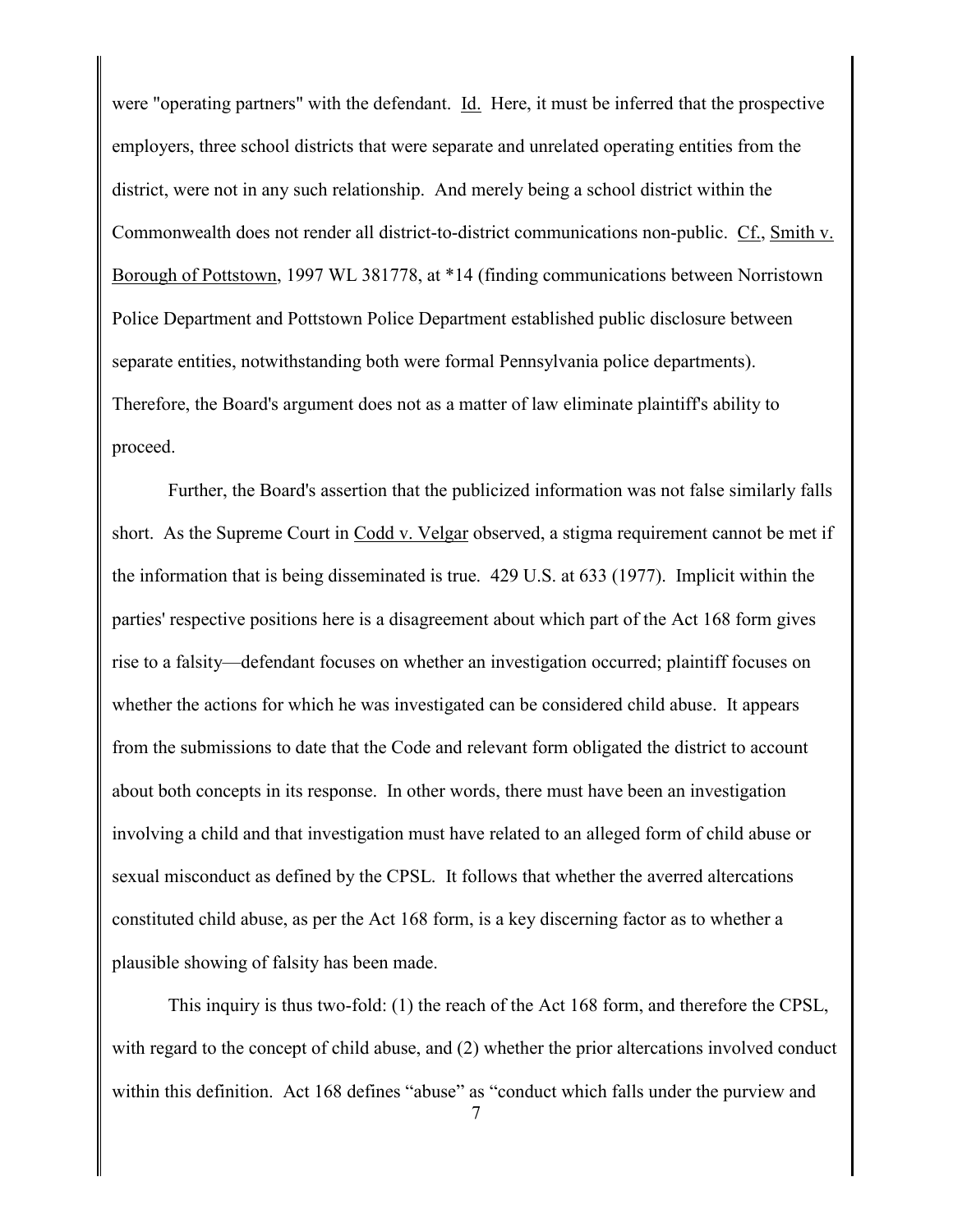reporting requirements of 23 Pa. C. S. Ch. 63." 24 P.S. § 1-111.1(n). Although plaintiff argues that the district's failure to follow the reporting requirements of the CPSL sufficiently establishes that the altercations were not within the purview of child abuse, the district's purported failure to do so does not answer the question of whether plaintiff's actions properly can be designated as child abuse. Even though the investigation may not have followed the protocol enumerated in 23 Pa. C.S. Ch. 63, this does not create a sufficient showing that plaintiff's actions were not something that *should* have been handled through that process.

Notwithstanding any failure by the district to comply with the reporting requirements, the court must begin its inquiry by looking to the CPSL's definition of "child abuse." It defines child abuse as:

1. Causing bodily injury to a child through any recent act or failure to act.

- ...
- 5. Creating a reasonable likelihood of bodily injury to a child through any recent act or failure to act.
- …

8. Engaging in any of the following recent acts:

- a. Kicking, … [or] throwing, … a minor child in a manner that endangers the child.
- b. Unreasonably restraining or confining the child. …
- c. …

## 23 Pa. C. S. § 6303(b.1).

The district suspended plaintiff for two "altercations," the facts of which are not developed in the record and averred to be outside the scope of this definition. While plaintiff's failure to supply additional information as to the exact nature of the altercations comes perilously close to presenting nothing more than a legal conclusion, the actual factual information presented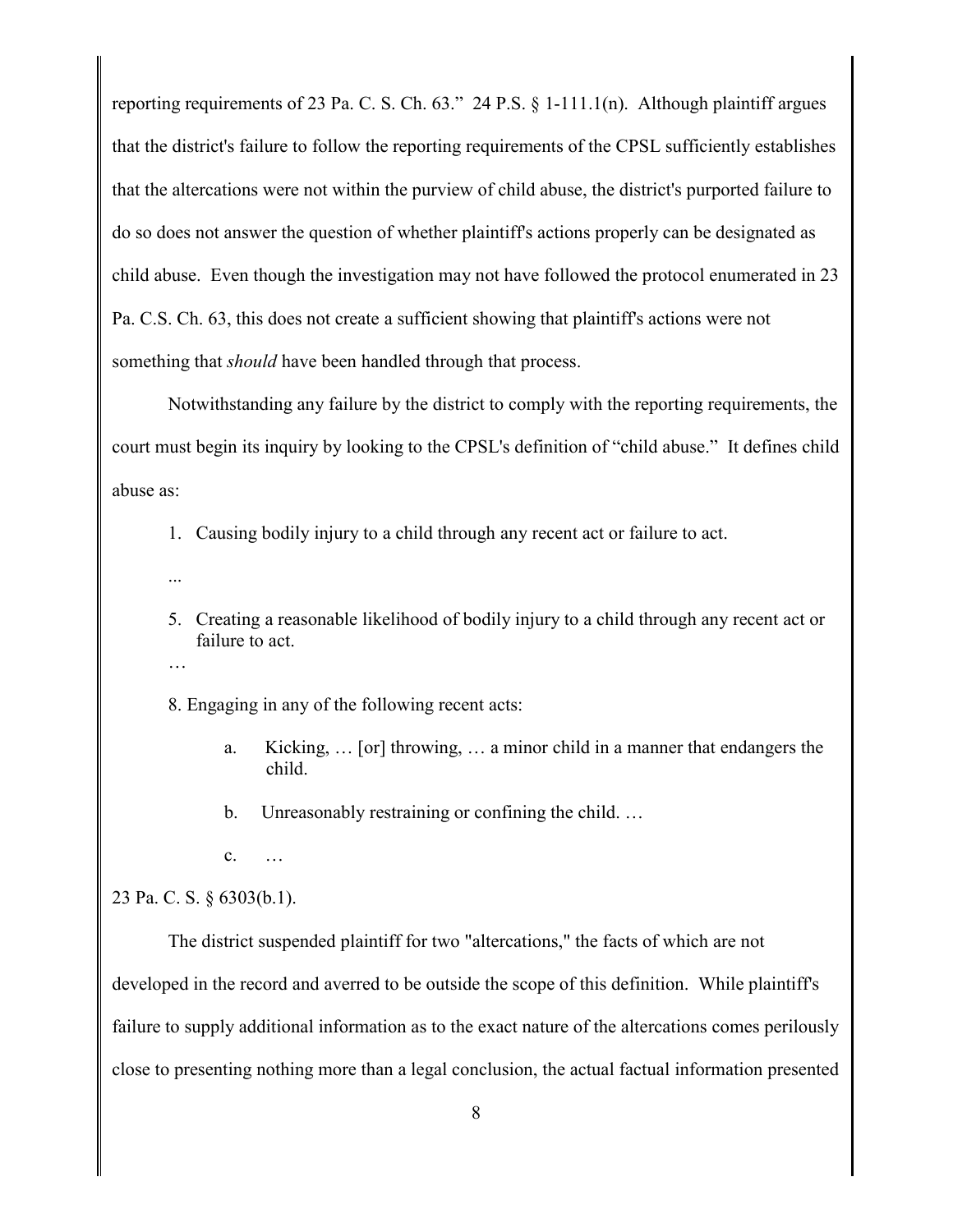must be construed in the light most favorable to the plaintiff. Rocks, 868 F.2d at 645. An investigation by the County Children and Youth Services did not occur. A finding pursuant to the CPSL that either altercation was a form of child abuse did not occur. Plaintiff was not fired for either incident. With no information indicating or suggesting that the altercations caused bodily injury to the child, created a reasonable likelihood of bodily injury, or involved kicking, throwing or unreasonably restraining a child, the court will draw the inference that they did not. It follows that the district's indication to the contrary on the Act 168 form can be considered materially and substantially false for the purposes of the instant motion.

Likewise, the Board's contention that plaintiff has not advanced a plausible showing that the dissemination has infringed on a protectable interest is wide of the mark. In order to succeed on a stigma-plus claim, a plaintiff must prove that the defendant's actions encroached upon some additional right or interest. Kahan, 50 F. Supp. 3d at 711. Here, plaintiff seeks to satisfy this requirement by plausibly demonstrating that the district has infringed on his liberty interest in pursuing his chosen occupation.

The Fourteenth Amendment guarantees all persons born or naturalized in the United States the "liberty to pursue a calling or occupation." Simpson v. Nicklas, 500 F. App'x. 185, 188 (3d Cir. 2014). It is well settled that this right protects participation in an occupation as a whole. See Piecknick v. Pennsylvania, 36 F.3d 1250, 1262 (3d Cir. 1994) ("It is the liberty to pursue a calling or occupation . . . that is protected by the Fourteenth Amendment."). However, it does not encompass a specific job or role in an occupation, nor does it protect against deleterious effects arising from defamation such as impugning one's business reputation. See Klug v. Chicago School Reform Bd. of Trustees, 197 F.3d 853 (7th Cir. 1999) (a plaintiff's demotion from dean of incoming freshman at a high school to teacher at an elementary school did not constitute a deprivation of a protectable liberty interest); Sadallah v. City of Utica, 383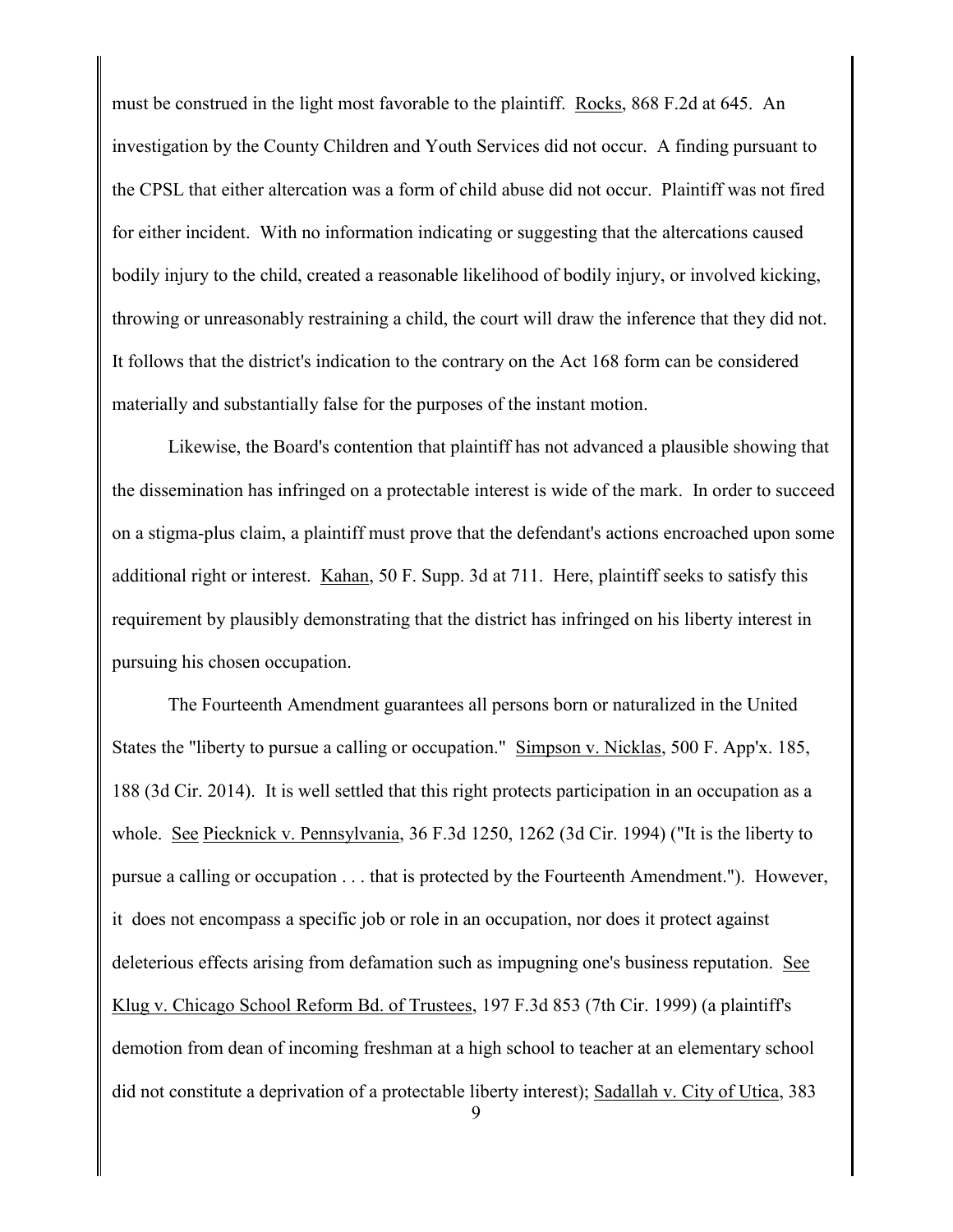F.3d 34 (2d Cir. 2004) (damage to business reputation and deprivation of good will in business were merely deleterious effects of defamation and did not satisfy the "plus" requirement).

Hence, a defendant's stigmatizing conduct must rise to the level of foreclosing the plaintiff from an entire occupation. See Smith, 1997 WL 381778 at \*13 (plus requirement deemed satisfied where the alleged stigma caused the plaintiff, a former police officer, to fail background checks and therefore infringed upon his ability to secure a job with any other police force in the state); see also, Fetsch v. City of Rosenberg, No. 6:11-cv-6343-TC, 2013 WL 2631495, at \*7 (D. Or. June 11, 2013) (stigmatizing allegations regarding a police officer's lack of honesty—a "cornerstone for a position in law enforcement"—satisfied the plus requirement). Here, the affirmative answer on the Act 168 form is a sufficient factual predicate to demonstrate at the pleading stage that the door to pursuing a career in education has been closed. This is so because a reasonable inference can be drawn that plaintiff will be able to generate evidence to establish that few if any school districts would hire a candidate who has been investigated for child abuse. Cf. Fetsch, 2013 WL 2631495 at \*7 (evidence pertaining to the effects from an accusation of dishonesty sufficient to establish a police officer was foreclosed from continuing his career).

Further, it is clear that the defendant's persistent dissemination would reasonably extend to both private and public schools, thereby bolstering plaintiff's ability to prove he has been foreclosed from an entire occupation. In this regard the satisfaction of the plus requirement depends on the influence of the Act 168 form, which comes from 24 P.S.  $\S$  1-111.1(b)(1)(iii)(A) (a part of the "Public School Code of 1949"). Although the title suggests that this code is solely applicable to public schools, 24 P.S. § 1-111.(a.1) plainly states that "beginning April 1, 2007, this section shall apply to all current and prospective employees of public and private schools." Thus, both public and private schools are required to issue the Act 168 form, and therefore it has

10